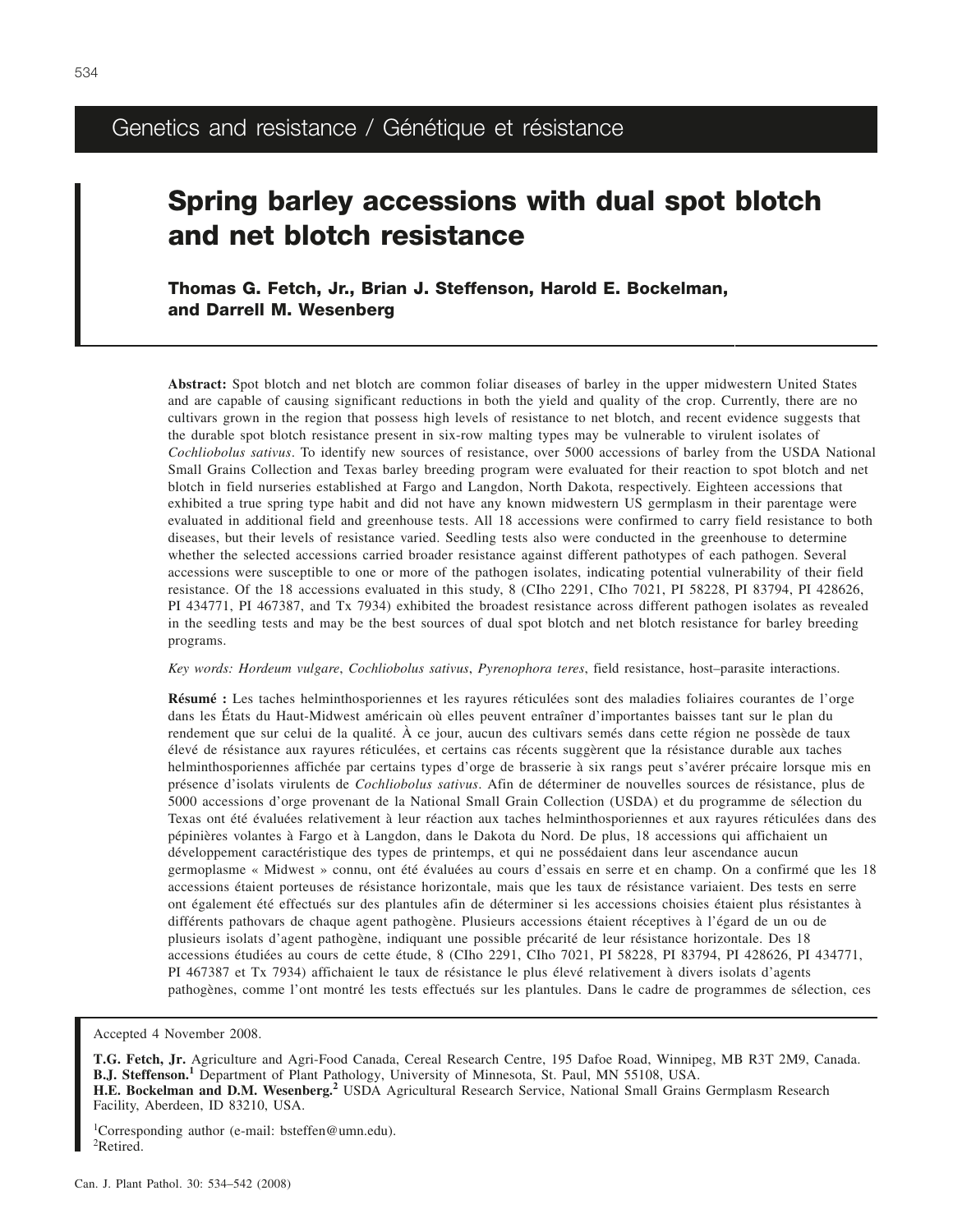dernières peuvent par conséquent s'avérer les meilleures sources de résistance aux taches helminthosporiennes et aux rayures réticulées pour l'orge.

*Mots-clés : Hordeum vulgare*, *Cochliobolus sativus*, *Pyrenophora teres*, résistance horizontale, interactions hôte–parasite.

#### $\mathbf 0$ **Introduction**

Spot blotch (caused by *Cochliobolus sativus* (Ito and Kurib.) Drechsl. ex Dastur; anamorph: *Bipolaris sorokiniana* (Sacc.) Shoem.) and net blotch (caused by *Pyrenophora teres* Drechs. f. *teres* Smedeg.; anamorph: *Drechslera teres* (Sacc.) Shoem. f. *teres* Smedeg.) are common foliar diseases of barley (*Hordeum vulgare* L.) in the upper midwestern United States and are capable of causing significant reductions in both the yield and quality of the crop (Clark 1979; Mathre 1997; Nutter et al. 1985; Shipton et al. 1973). Since 1964, losses due to spot blotch in six-row malting cultivars, the predominant barley type grown in the region, have been minimal because of the deployment of cultivars with a high level of field resistance. This field resistance is controlled primarily by a major effect quantitative trait locus on chromosome 1 (5H) and is derived from the breeding line ND B112 (CIho 11531) (Steffenson et al. 1996). The durability of this resistance is remarkable considering the large area (from  $\sim 0.5 \times$  $10^6$  to >2.3 × 10<sup>6</sup> ha; http://www.nass.usda.gov) over which various cultivars carrying the resistance were grown, the ubiquity of *C. sativus* inoculum, and the wide range of environmental conditions under which the pathogen can cause epidemics (B. Steffenson, unpublished data).

In contrast to the situation with six-row malting cultivars, the spot-blotch resistance of the first two-row feed cultivar developed for the upper midwestern US ('Bowman'; PI 483237) was short lived. When 'Bowman' was released in 1984, it was classified as moderately resistant to spot blotch (Fetch and Steffenson 1994). However, in 1990, 'Bowman' and lines derived from it became severely infected with spot blotch in a breeding nursery in eastern North Dakota. This epidemic was caused by a new pathotype of *C. sativus* (Fetch and Steffenson 1994), subsequently designated as pathotype 2 (Valjavec-Gratian and Steffenson 1997). Pathotype 2 isolates are widespread throughout the region and threaten two-row barley with the 'Bowman' resistance (Valjavec-Gratian and Steffenson 1997). Moreover, recent evidence suggests that the ND B112 resistance also may be vulnerable as *C*. *sativus* isolates with virulence for derived six-row malting cultivars have been reported in North Dakota (Bilgic et al. 2006) and the neighboring region of Canada (Ghazvini and Tekauz 2007).

With the widespread deployment of cultivars with durable spot blotch resistance, net blotch has become a more serious problem on six-row barley in the upper midwestern US over the past 30 years. Net blotch is widely distributed and is often found at high severities in commercial fields (Steffenson and Smith 2006). The increase in prevalence and severity is due not only to the open niche of leaf tissue available for infection, but also to the increase of residueborne inoculum of *P*. *teres* f. *teres* from the widespread use of minimum- or no-till practices. ND B112 is one of the few barley lines known to carry both high levels of spot blotch and net blotch resistance; unfortunately, breeders in the upper midwestern US have not been successful in devel-

oping a cultivar with a high level of net blotch resistance from this line. It still may be possible to succeed in this endeavor because the spot and net blotch resistance alleles are not in repulsion with each other or with any important agronomic or quality traits as revealed by molecular mapping studies involving 'Morex', a cultivar derived from ND B112 (Steffenson et al. 1996). Other sources of net blotch resistance (e.g., 'Heartland') are being used in the upper midwestern US breeding programs (Steffenson and Smith 2006; R.D. Horsley, North Dakota State University, Fargo, N.D., personal communication, 2008), but none of the recently released cultivars carries a high level of resistance to the disease. Given the variable nature of *P. teres* f. *teres* for virulence on barley (Afanasenko and Levitin 1979; Arabi et al. 2003; Jonsson et al. 1997; Steffenson and Webster 1992; Tekauz and Mills 1974; Wu et al. 2003), the best breeding strategy would be to develop cultivars with broad-spectrum net blotch resistance.

From the examples given above, it is apparent that barley cultivars in the upper midwestern US are vulnerable to both spot blotch and net blotch. To increase the diversity for resistance to these diseases and avoid potential epidemics because of virulence shifts in the pathogens, new sources of both spot blotch and net blotch resistance are needed. The objective of this study was to identify spring barley accessions carrying resistance to both spot blotch and net blotch.

# **Materials and methods**

# **Plant materials**

To identify accessions carrying resistance to both spot blotch and net blotch, spring barley germplasm from the USDA Agricultural Research Service National Small Grains Collection (NSGC) was evaluated at the adult plant stage in the field to *C*. *sativus* and *P*. *teres* f. *teres*. This effort was part of an ongoing collaborative project by the USDA and North Dakota State University to obtain spot blotch and net blotch reaction data on barley germplasm from the NSGC. From 1989 to 1993, 6415 and 5036 barley accessions were evaluated for resistance to *C. sativus* and *P. teres* f. *teres* in disease nurseries established at Fargo and Langdon, North Dakota, respectively. Over 160 accessions exhibiting low disease severities (score of  $\leq$ 3 on a 1–9 rating scale, where 1 is highly resistant and 9 is highly susceptible) to both pathogens were identified in the initial screening tests. Accessions that exhibited a facultative winter type habit under North Dakota conditions or had recently developed US Midwest germplasm (1964 or later) in their parentage were omitted from further consideration. The final group of selections included 17 spring type accessions (Table 1) that possibly carried resistance from sources other than ND B112. Nearly one-half of these selected accessions were from the US with the other half originating from England, Russia, North Korea, China, Czech Republic, France, Germany, and Brazil. In addition to the NSGC germplasm, 30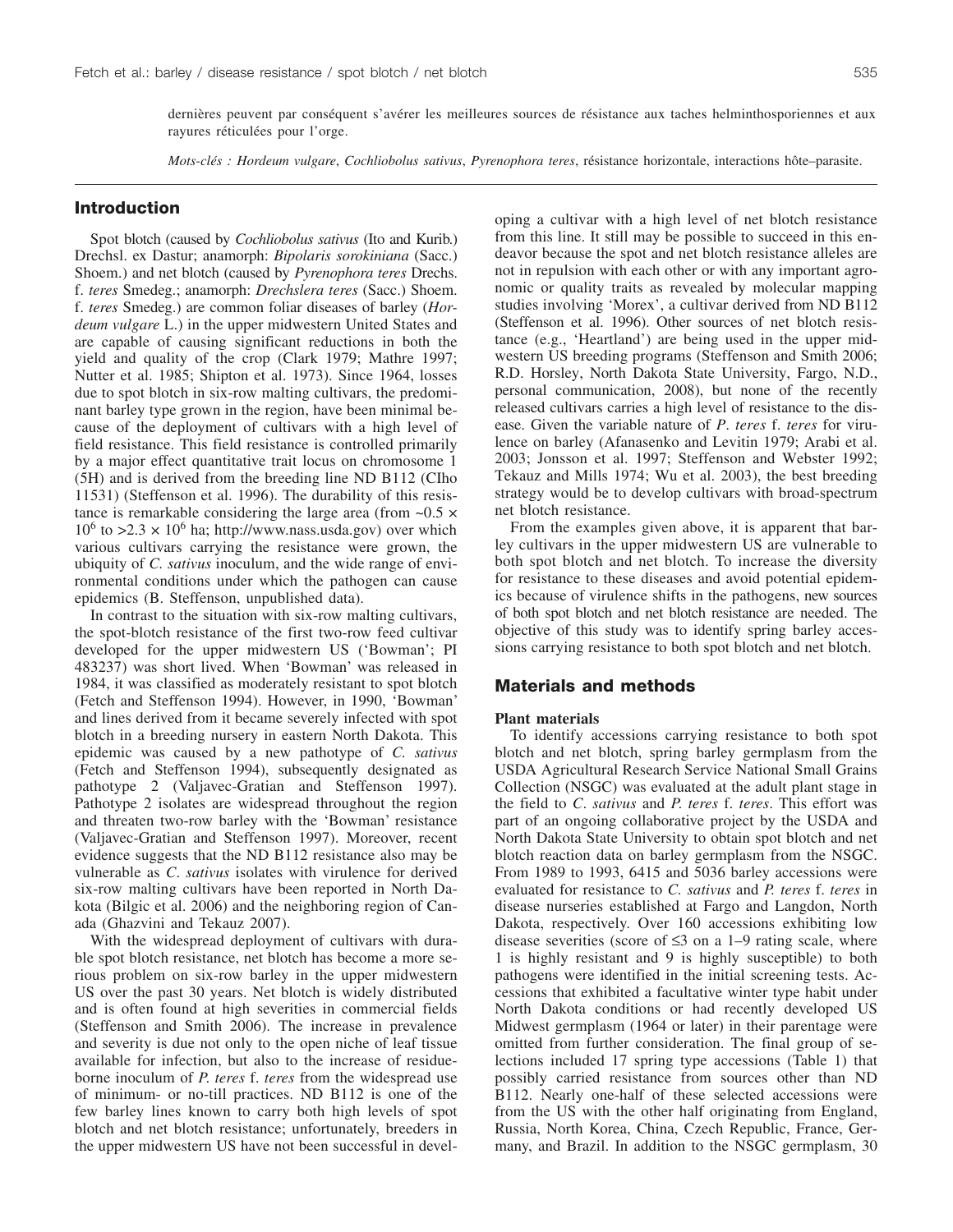|                  |                                   |                                                                                  | Origin               |                      |
|------------------|-----------------------------------|----------------------------------------------------------------------------------|----------------------|----------------------|
| Accession        | Name                              | Pedigree                                                                         | Country              | State or region      |
| <b>Resistant</b> |                                   |                                                                                  |                      |                      |
| CIho 716         | Hooded spring                     | $-$ *                                                                            | <b>United States</b> | Virginia             |
| CIho 882         | Manchuria                         | $-*$                                                                             | <b>United States</b> | North Dakota         |
| CIho 1837        | Bohemian                          | $-$ *                                                                            | <b>United States</b> | Montana              |
| CIho 2291        | Childs                            | Selection from CIho 1326                                                         | <b>United States</b> | Virginia             |
| CIho 7021        | 'Oueens'                          | Selection from Composite Cross II, Clho 5461                                     | <b>United States</b> | New Jersey           |
| CIho 7025        | Swiss Spring 87                   | Selection from Swiss Spring, Clho 5900                                           | <b>United States</b> | New York             |
| CIho 7175        | Gust Plantz 28                    | Selection from seed stocks of G. Plantz                                          | <b>United States</b> | Wisconsin            |
| CIho 7251        | 'Moore'                           | Barbless*2/Chevron//Olli (CIho 6251)                                             | <b>United States</b> | Wisconsin            |
| CIho 14315       | CIho 427-1                        | Selection from PI 65928                                                          | China                | Harbin, Heilongjiang |
| PI 57019         | Spratt                            | $-$ *                                                                            | England              | Cambridge            |
| PI 58228         | Konstantinovka                    | $-$ *                                                                            | Russia               | Primorye             |
| PI 83794         | Chosen                            | $-*$                                                                             | North Korea          | Hamgyong Nam         |
| PI 428626        | 'Opavsky Kneifel'                 | $-*$                                                                             | Czech Republic       | South Moravia        |
| PI 434771        | OB 705.1                          | Q.B.113.1/Q.B.58-14                                                              | Canada               | Quebec               |
| PI 467387        | 'Mireille'                        | Selection from landrace from Castelnaudary                                       | France               | Yvelines             |
| PI 467572        | 'Sweigers Moosburger<br>Georgine' | Isaria/Moosburger Rhatia                                                         | Germany              | Bavaria              |
| PI 467850        | 'Antarctica 06'                   | Alpha/Sunna//Volla                                                               | <b>Brazil</b>        | Passo Fundo          |
| Tx 7934          | $-^*$                             | $-^*$                                                                            | <b>United States</b> | Texas                |
| <b>Control</b>   |                                   |                                                                                  |                      |                      |
| CIho 11531       | <b>ND B112</b>                    | Selection from (Kindred CI 6969/CI 7117-77)                                      | <b>United States</b> | North Dakota         |
| PI 483237        | 'Bowman'                          | Klages//Fergus/Nordic/3/ND1156/4/Hector                                          | <b>United States</b> | North Dakota         |
| PI 643237        | ND 5883                           | Clipper/6/Betzes//CIho 5791/2*Parkland/<br>3/Betzes/Piroline/4/Akka/5/Centennial | <b>United States</b> | North Dakota         |
| CIho 15514       | 'Hector'                          | Betzes/Palliser                                                                  | Canada               | Alberta              |

\*Not known or not assigned.

barley breeding lines from Texas A  $\& M$  University (courtesy of David Marshall, Texas A & M Experiment Station, Dallas, Tex.) were evaluated because they were reported to carry resistance to various leaf spot diseases in a southern Texas nursery. One line (Tx 7934) exhibiting the highest level of spot blotch and net blotch resistance from this group in a preliminary trial was selected for further study (Table 1).

In the additional disease evaluation tests of selected germplasm, resistant and susceptible controls were included. For the spot blotch experiments, the resistant and susceptible controls of ND B112 and ND 5883, respectively (Bilgic et al. 2006), were used (Table 1). 'Bowman' was included as an additional control in the spot blotch seedling tests because it is susceptible to pathotype 2 isolates like ND90Pr (Bilgic et al. 2006). For both the seedling and adult plant net blotch evaluations, the resistant and susceptible controls were ND B112 and 'Hector', respectively (Steffenson et al. 1996; Wu et al. 2003) (Table 1).

#### **Assessment of spot blotch field resistance**

Evaluations for spot blotch field resistance were made on adult plants grown at the North Dakota Agricultural Experiment Station in Fargo in 1994 and 1995. The experimental design was a randomized complete block with four replicates in both years of the study. The selected accessions

were planted in paired 1 m long rows (15–25 seeds/row) spaced 0.3 m apart. Spreader rows of line ND 5883 were planted adjacent to the paired test rows to facilitate the spread of spot blotch in the nursery. When most of the accessions were at the mid-tillering stage of development, the susceptible spreader plants of ND 5883 were inoculated with barley straw (about 50 g straw/m of row) infected with isolate ND85F. Spot blotch epidemics developed naturally after inoculation without the need for supplemental irrigation. Isolate ND85F is representative of *C*. *sativus* pathotype 1, which possesses high virulence for barley line ND 5883 and low virulence for 'Bowman' and line ND B112 (Fetch and Steffenson 1994; Valjavec-Gratian and Steffenson 1997). The infected barley straw was harvested from the previous season's crop at Fargo but was initially produced by spray inoculating barley line ND 5883 with isolate ND85F as described by Bilgic et al. (2005). Briefly, inoculum (8000 conidia/mL of distilled water) was applied to plants at the booting to early heading stage using a boom sprayer pressurized by  $CO<sub>2</sub>$ . At the end of the season, the spot blotch infected straw of ND 5883 was harvested, bundled, and stored outside until used for inoculation.

Assessments for disease severity (percentage of leaf area affected by disease, range 0%–100%) were made on the top three leaves of plants using standard disease area diagrams (James 1971). Disease assessments were made at the late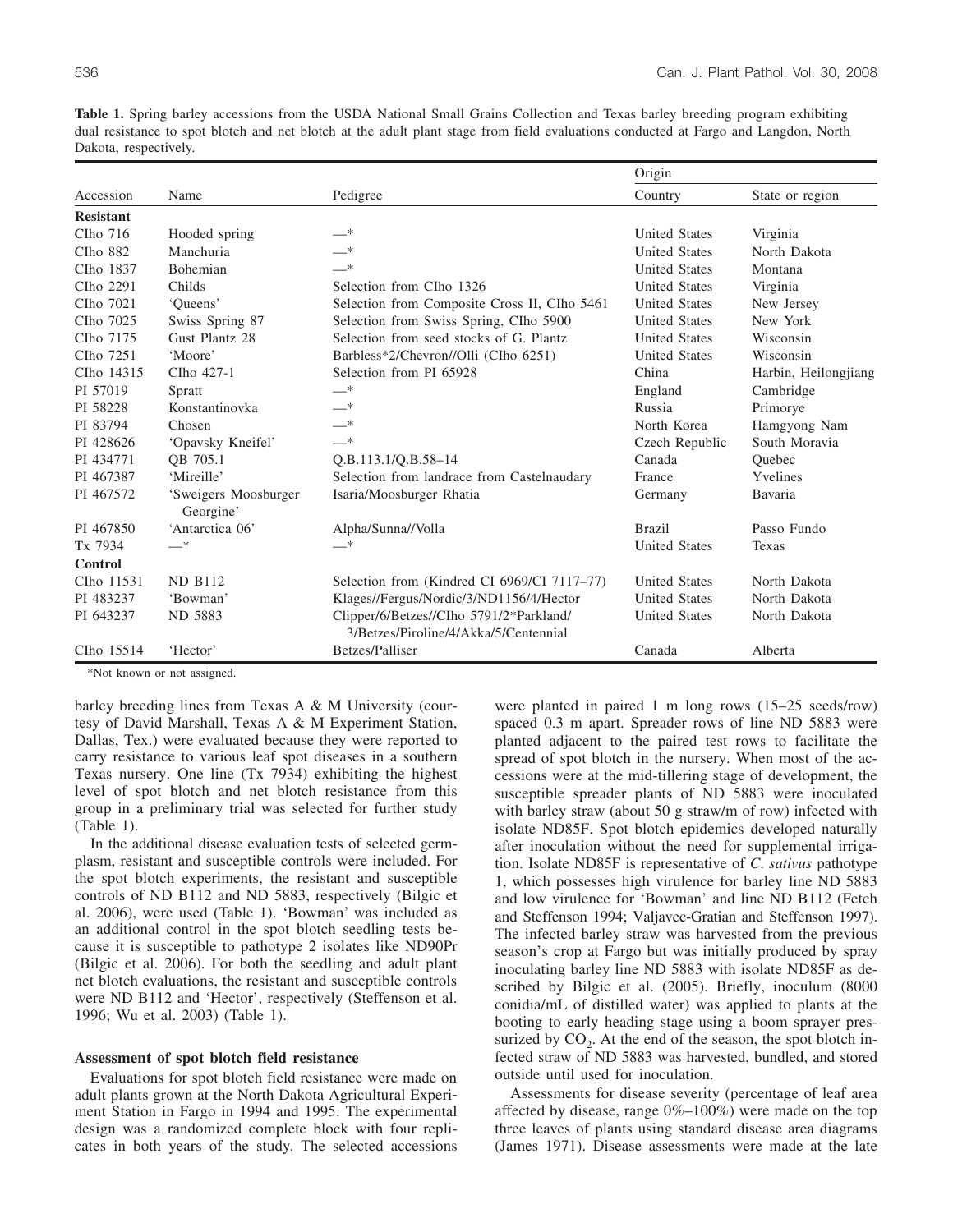milk stage and also at the mid-dough stage. Terminal disease severity data were used in the final analysis because the differences between resistant and susceptible accessions were greater at the mid-dough stage. In addition to disease severity ratings, infection response assessments also were made according to the rating scale of Fetch and Steffenson (1999). This infection response rating scale consists of four classes (resistant (R), moderately resistant (MR), moderately susceptible (MS), and susceptible (S)) and is based on lesion size and the degree of associated chlorosis. For the summary of data, the mean disease severity and two most common infection responses observed are presented.

#### **Assessment of net blotch field resistance**

Evaluations for net blotch field resistance were made on adult plants grown at the North Dakota Agricultural Experiment Station in Langdon in 1993 and 1995. The experimental design was a randomized complete block with three replicates in 1993 and four replicates in 1995. As in the spot blotch nursery, the selected accessions were planted in paired 1 m long rows (15–25 seeds/row) spaced 0.3 m apart. Spreader rows of 'Hector' were planted adjacent to the paired test rows to facilitate the spread of net blotch in the nursery. When most of the accessions were at the mid-tillering stage of development, the susceptible spreader 'Hector' was inoculated with barley straw (about 50 g straw/m of row) infected with isolate ND89-19. Net blotch epidemics developed naturally after inoculation without the need for supplemental irrigation. Isolate ND89-19 is representative of pathotype 1-2-6-7-10-13-16-18-25 and is one of the most widely virulent pathotypes in the region, carrying virulence for 9 of the 25 differential barley lines (Wu et al. 2003). The infected barley straw was harvested from the previous season's crop at Langdon but was initially produced by spray inoculating 'Hector' barley with isolate ND89-19 using the same methods described for spot blotch.

Assessments for disease severity (percentage of leaf area affected by disease, range 0%–100%) were made on the top three leaves of plants using the disease area diagrams developed for net blotch by Burleigh and Loubane (1984). Disease assessments were made twice during the growing season, but only terminal disease severity data taken at the middough stage of development were used in the final analysis. As with spot blotch, the differences between resistant and susceptible accessions were greater at the mid-dough stage. Infection response assessments also were made on test entries in the net blotch nurseries using the four-class scale (i.e., R, MR, MS, and S) described by Steffenson and Webster (1992). For the summary of data, the mean disease severity and two most common infection responses observed are presented.

# **Assessment of spot blotch and net blotch seedling resistance**

Evaluations also were conducted on plants at the seedling stage to determine whether the selected accessions carried broader resistance against different pathotypes of each pathogen. For the spot blotch evaluations, isolates ND85F (described above) and ND90Pr were used. Isolate ND90Pr is representative of pathotype 2, which possesses high virulence for 'Bowman' and low virulence for lines ND 5883 and ND B112 (Valjavec-Gratian and Steffenson 1997). Three isolates of *P. teres* f. *teres* were used for the net blotch seedling evaluations: ND89-19 (described above), WRS102-1, and CA84-28-1. WRS102-1 (pathotype 1-2-3- 6-7-10-13-16-18-25) is among the most widely virulent isolates reported in the region and differs from isolate ND89- 19 by its additional virulence for the differential 'Atlas' (Wu et al. 2003). Isolate CA84-28-1 (pathotype 11-22-25) also was used in this study because it has a markedly different virulence spectrum than the other two isolates (Wu et al. 2003).

Inocula of *C. sativus* and *P. teres* f. *teres* were grown, prepared, and applied to plants according to the methods of Fetch and Steffenson (1999) and Steffenson et al. (1996), respectively. Briefly, inoculations with isolates of *C. sativus* and *P. teres* f. *teres* were made using concentrations of 5000 and 8000 conidia/mL distilled water, respectively, applied at a volume of about 0.2 mL/plant. Plants were allowed to dry slightly after inoculation before being placed in chambers maintained near saturation by periodic mistings from ultrasonic humidifiers. After a 16 h infection period in complete darkness at 21 °C, the plants were allowed to dry slowly for approximately 4 h before being returned to the greenhouse at  $23 \pm 2$  °C and 14 h photoperiod. Assessments of seedling infection responses were made 9–11 days postinoculation using the rating scale of Fetch and Steffenson (1999) for spot blotch and Tekauz (1985) for net blotch. For the summary of data, the infection response mode (i.e., the most common response) and range (i.e., the lowest and highest responses) are given.

The spot blotch and net blotch seedling evaluations were conducted in separate experiments; however, for each individual disease, all pathogen isolates were included at the same time. The individual disease evaluation experiments were conducted using a completely randomized design with five to seven plants inoculated per line for each pathogen isolate. Experiments were repeated two more times over a 2-month period to generate three replicates of data.

# **Analysis of data**

Analysis of variance (ANOVA) was performed on the percent disease severity of accessions from the field assessments using the GLM procedure (SAS Institute Inc. 1999). Raw data were transformed using natural logarithms to normalize the distribution. Normality of the distribution was tested using the Shapiro–Wilk *W* statistic generated by the UNIVARIATE procedure (SAS Institute Inc. 1999). Transformed means were subjected to Duncan's multiple range test to compare differences among means and then backtransformed for presentation of the data. To test the consistency of the accessions for their reaction to the respective pathogens across seasons, correlation tests were made on the mean disease severity using the CORR procedure. In addition, correlation tests were performed between seedling infection response data and field disease severity data for each disease to test for the association between seedling and field responses.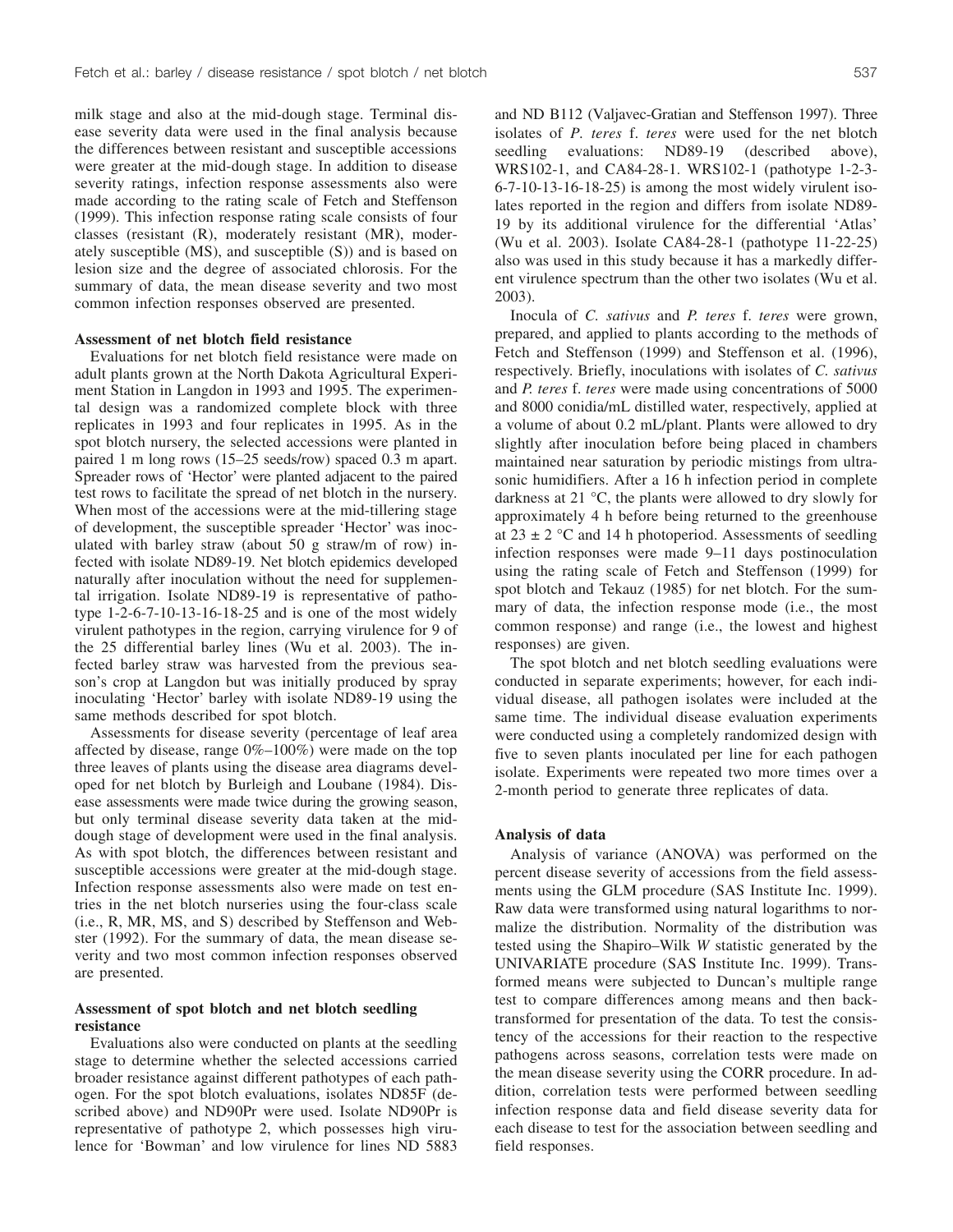|                  | Field spot blotch reaction (ND85F)  |                      | Greenhouse spot blotch response <sup>#</sup> |                                     |          |           |  |
|------------------|-------------------------------------|----------------------|----------------------------------------------|-------------------------------------|----------|-----------|--|
| Accession        | 1994 severity*                      | 1994 IR <sup>†</sup> | 1995 severity*                               | 1995 IR <sup>†</sup>                | ND85F    | ND90Pr    |  |
| <b>Resistant</b> |                                     |                      |                                              |                                     |          |           |  |
| CIho 716         | $3.1\;$ i                           | $R-MR$               | 3.4 fgh                                      | $R-MR$                              | $3(2-3)$ | $3(3-4)$  |  |
| CIho 882         | 28.5 bc                             | MR-R                 | $19.7$ bc                                    | $MR-R$                              | $3(2-4)$ | $3(2-3)$  |  |
| CIho 1837        | 18.3 def                            | $MR-R$               | 11.2 de                                      | $MR-R$                              | $3(3-4)$ | 4 $(3-4)$ |  |
| CIho 2291        | $4.4$ ij                            | $R-MR$               | 2.2 h                                        | $R-MR$                              | $3(2-3)$ | $3(3-4)$  |  |
| CIho 7021        | 18.3 def                            | $MR-R$               | 9.3 de                                       | $MR-R$                              | $3(2-3)$ | $3(3-4)$  |  |
| CIho 7025        | 39.7 b                              | MR (MS)              | $26.0\ \mathrm{b}$                           | MS-MR                               | $4(4-5)$ | $3(2-3)$  |  |
| CIho 7175        | $21.2$ cde                          | $MR-R$               | $21.1$ bc                                    | $MR-R$                              | $6(5-6)$ | $4(3-4)$  |  |
| CIho 7251        | $3.7$ ij                            | $R-MR$               | 5.2 f                                        | $R-MR$                              | $3(2-3)$ | $7(6-8)$  |  |
| CIho 14315       | 28.7 bc                             | MR (MS)              | $20.6$ bc                                    | MR(MS)                              | $4(3-5)$ | $3(2-4)$  |  |
| PI 57019         | 11.6 <sub>g</sub>                   | $MR-R$               | 8.5 e                                        | $R-MR$                              | $3(2-4)$ | $8(6-9)$  |  |
| PI 58228         | 22.4 cd                             | MR (MS)              | 14.3 cd                                      | $MR-R$                              | $3(2-4)$ | $3(2-3)$  |  |
| PI 83794         | 7.0 <sub>h</sub>                    | $R-MR$               | $3.9$ fg                                     | $R-MR$                              | $2(2-3)$ | $3(2-3)$  |  |
| PI 428626        | 25.7 cd                             | MR-MS                | $19.7$ bc                                    | $MR-R$                              | $3(2-4)$ | $4(3-4)$  |  |
| PI 434771        | $2.0\;k$                            | $R-MR$               | $2.7$ gh                                     | $R-MR$                              | $3(2-3)$ | $3(2-4)$  |  |
| PI 467387        | 21.4 cde                            | MR-MS                | 13.8 cde                                     | $MR-R$                              | $3(2-4)$ | $2(1-3)$  |  |
| PI 467572        | $14.7$ efg                          | $MR-R$               | 15.0 cd                                      | $MR-R$                              | $4(4-5)$ | $4(2-5)$  |  |
| PI 467850        | $13.6$ fg                           | MR-R                 | 15.4 bcd                                     | $MR-R$                              | $4(2-5)$ | $4(3-5)$  |  |
| Tx 7934          | $13.6$ fg                           | MR-R                 | $4.2$ fg                                     | $R-MR$                              | $3(2-3)$ | $3(2-4)$  |  |
| Control          |                                     |                      |                                              |                                     |          |           |  |
| <b>ND B112</b>   | 5.0i                                | $R-MR$               | $3.5$ fgh                                    | $R-MR$                              | $2(2-3)$ | $2(2-3)$  |  |
| ND 5883          | 91.2a                               | $S-MS$               | 86.0 a                                       | $S-MS$                              | $7(7-8)$ | $3(3-4)$  |  |
| 'Bowman'         | $\overset{\circ}{\phantom{2}}^{\S}$ | $-$ §                | $\overset{\circ}{-}$                         | $\overset{\circ}{\phantom{0}}^{\S}$ | $3(2-3)$ | $7(7-8)$  |  |

**Table 2.** Field disease severity and seedling infection responses of select spring barley accessions to spot blotch (*Cochliobolus sativus*).

\*Mean disease severity (0%–100%) was assessed at the mid-dough stage using standard area diagrams (James 1971). Transformed means were subjected to Duncan's multiple range test to compare differences among means and then back-transformed for presentation of the data. Within a column, values with different letters are significantly different.

† Infection responses (IR) were made at the mid-dough stage using the rating scale of Fetch and Steffenson (1999), where R is resistant, MR is moderately resistant, MS is moderately susceptible, and S is susceptible. The two most common infection responses observed on plants are given in order of their prevalence. Those given in parentheses were rarely observed.

‡ Values are modes (the most common IR observed), and ranges (the lowest and highest IRs observed) are given in parentheses. Responses were assessed at the two-leaf stage and based on the 1–9 rating scale developed by Fetch and Steffenson (1999).

§ 'Bowman' was not planted in the field spot blotch nurseries.

# **Results**

# **Spot blotch field resistance**

Spot blotch infection was uniform and severe across the nurseries at Fargo in both 1994 and 1995. Disease severity data from the field assessments were transformed using natural logarithms and resulted in all data sets being normally distributed (data not shown). Analysis of variance procedures found significant differences in severity across years  $(F = 32.53, P = 0.0001)$  for spot blotch; thus, data were analyzed separately by year. Disease severity was slightly higher in 1994 than in 1995 and was significantly different across the accessions in both years. The resistant and susceptible controls of ND B112 and ND 5883 reacted as expected and exhibited low  $(3.5\% - 5.0\%)$  and high  $(86.0\% - 91.2\%)$  disease severities and also low (R to MR) and high (S to MS) infection responses, respectively (Table 2). The selected accessions reacted similarly across the 2 years as the correlation for mean disease severity between 1994 and 1995 data was *r* = 0.98 (*P* < 0.0001). In both years, CIho 716, CIho 2291, CIho 7251, PI 83794, and PI 434771 were among the most resistant accessions identified to spot blotch: each exhibited disease severities of  $\leq 7\%$  and mostly resistant infection responses. The resistance level of these five accessions

was similar to that exhibited by ND B112. Under higher disease pressure in 1994, the other 13 selections exhibited significantly higher severities (11.6%–39.7%) than this highly resistant group and the resistant control ND B112; however, all exhibited mostly moderately resistant infection responses. A similar trend also was found in 1995—the only major differences being the lower disease severities and higher proportion of resistant infection responses observed on some accessions.

# **Spot blotch seedling resistance**

The controls for the spot blotch evaluations reacted as expected. ND 5883 exhibited high infection responses (mode of 7), and 'Bowman' and ND B112 showed low infection responses (modes of 3 and 2, respectively) in response to isolate ND85F; in contrast, 'Bowman' exhibited high infection responses (mode of 7), and ND 5883 and ND B112 showed low infection responses (modes of 3 and 2, respectively) in response to isolate ND90Pr (Table 2). Infection responses exhibited by the controls and selected accessions were similar among the three replicates (data not shown). All of the selected accessions exhibited low infection responses (modes of 2–4) to isolate ND85F with the exception of CIho 7175, which gave a high infection response of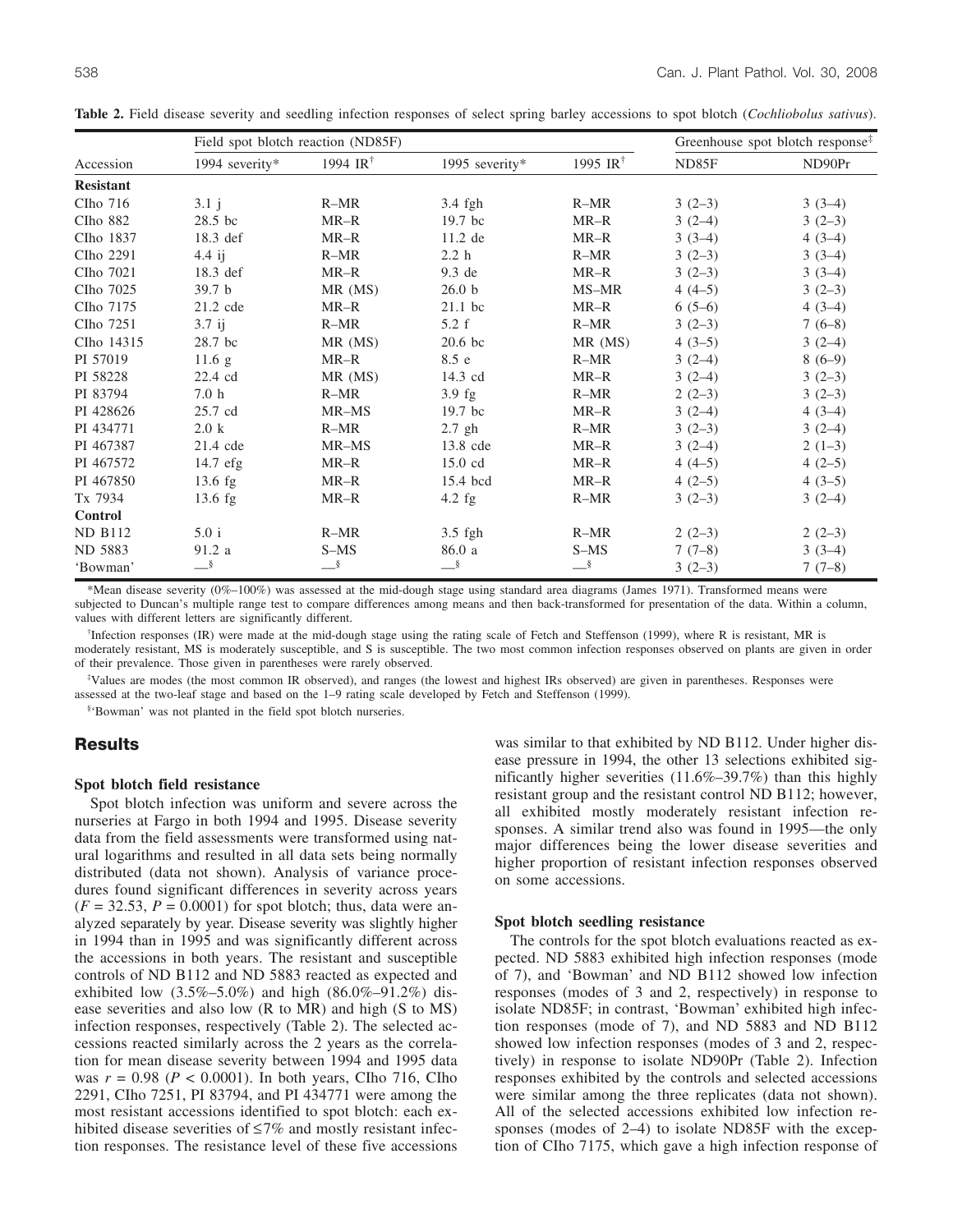|  |  |  |  |  |  |  |  |  |  |  |  | <b>Table 3.</b> Field disease severity and seedling infection responses of select spring barley accessions to net blotch ( <i>Pyrenophora teres</i> ). |  |  |  |  |  |  |  |
|--|--|--|--|--|--|--|--|--|--|--|--|--------------------------------------------------------------------------------------------------------------------------------------------------------|--|--|--|--|--|--|--|
|--|--|--|--|--|--|--|--|--|--|--|--|--------------------------------------------------------------------------------------------------------------------------------------------------------|--|--|--|--|--|--|--|

|                  | Field net blotch reaction (ND89-19) |                                         | Greenhouse net blotch response <sup>#</sup> |                      |          |          |           |  |
|------------------|-------------------------------------|-----------------------------------------|---------------------------------------------|----------------------|----------|----------|-----------|--|
| Accession        | 1993 severity*                      | 1993 IR <sup><math>\dagger</math></sup> | 1995 severity*                              | 1995 IR <sup>†</sup> | ND89-19  | WRS102-1 | CA84-28-1 |  |
| <b>Resistant</b> |                                     |                                         |                                             |                      |          |          |           |  |
| CIho 716         | 22.4 <sub>b</sub>                   | MS-MR                                   | $2.1$ bc                                    | $MR-R$               | $8(8-9)$ | $8(7-9)$ | $3(2-4)$  |  |
| CIho 882         | $3.0 \text{ ef}$                    | $R-MR$                                  | 1.0c                                        | $R-MR$               | $7(7-8)$ | $8(7-8)$ | $3(2-3)$  |  |
| CIho 1837        | $7.0 \text{ cd}$                    | $MR-R$                                  | $2.1$ bc                                    | $MR-R$               | $4(3-5)$ | $4(3-4)$ | $7(6-8)$  |  |
| CIho 2291        | 1.0 g                               | $R-MR$                                  | 1.0c                                        | $R-MR$               | $2(2-3)$ | $3(2-4)$ | $4(4-5)$  |  |
| CIho 7021        | $3.0 \text{ ef}$                    | $R-MR$                                  | 1.6 <sub>b</sub> c                          | $R-MR$               | $3(2-3)$ | $2(2-4)$ | $3(2-3)$  |  |
| CIho 7025        | 5.0 de                              | $MR-R$                                  | $2.2$ bc                                    | $MR-R$               | $7(6-8)$ | $6(6-7)$ | $6(5-6)$  |  |
| CIho 7175        | 5.0 de                              | $MR-R$                                  | $1.3\ c$                                    | $R-MR$               | $3(2-3)$ | $3(1-3)$ | $2(2-3)$  |  |
| CIho 7251        | $3.0 \text{ ef}$                    | $R-MR$                                  | $1.3\ c$                                    | $R-MR$               | $2(1-4)$ | $3(2-4)$ | $2(2-3)$  |  |
| CIho 14315       | $5.0$ de                            | $MR-R$                                  | 1.4~bc                                      | $R-MR$               | $8(7-9)$ | $7(6-9)$ | $2(2-3)$  |  |
| PI 57019         | 5.0 de                              | $MR-R$                                  | 1.0 <sub>c</sub>                            | $R-MR$               | $2(2-3)$ | $2(2-4)$ | $3(2-3)$  |  |
| PI 58228         | 10.0c                               | MR(MS)                                  | 1.6 <sub>b</sub> c                          | $R-MR$               | $3(2-5)$ | $3(2-3)$ | $2(1-3)$  |  |
| PI 83794         | 10.0c                               | MR (MS)                                 | 1.0 <sub>c</sub>                            | $R-MR$               | $2(2-3)$ | $3(2-3)$ | $2(1-2)$  |  |
| PI 428626        | $3.0 \text{ ef}$                    | $MR-R$                                  | $1.3\ c$                                    | $R-MR$               | $3(2-3)$ | $3(2-3)$ | $3(3-5)$  |  |
| PI 434771        | 2.0 f                               | $R-MR$                                  | 1.0c                                        | $R-MR$               | $4(3-5)$ | $3(2-4)$ | $3(2-3)$  |  |
| PI 467387        | 5.0 de                              | $MR-R$                                  | 1.7 <sub>bc</sub>                           | $R-MR$               | $2(1-3)$ | $2(2-3)$ | $2(2-3)$  |  |
| PI 467572        | 5.0 de                              | $MR-R$                                  | 1.6 <sub>b</sub> c                          | $R-MR$               | $3(2-3)$ | $3(2-3)$ | $7(6-8)$  |  |
| PI 467850        | 4.6 de                              | $MR-R$                                  | 1.4 bc                                      | $R-MR$               | $3(2-3)$ | $3(2-3)$ | $7(5-8)$  |  |
| Tx 7934          | $4.2$ de                            | $R-MR$                                  | 3.7 <sub>b</sub>                            | $MR-R$               | $3(2-4)$ | $3(2-3)$ | $3(2-3)$  |  |
| <b>Control</b>   |                                     |                                         |                                             |                      |          |          |           |  |
| <b>ND B112</b>   | 2.3 f                               | $R-MR$                                  | 1.0c                                        | $R-MR$               | $2(2-3)$ | $3(2-3)$ | $2(2-3)$  |  |
| 'Hector'         | 86.4 a                              | $S-MS$                                  | 31.1a                                       | $S-MS$               | $8(8-9)$ | $9(7-9)$ | $2(2-3)$  |  |

\*Mean disease severity (0%–100%) was assessed at the mid-dough stage using standard area diagrams (Burleigh and Loubane 1984). Transformed means were subjected to Duncan's multiple range test to compare differences among means and then back-transformed for presentation of the data. Within a column, values with different letters are significantly different. †

Infection responses (IR) were made at the mid-dough stage using the rating scale of Steffenson and Webster (1992), where R is resistant, MR is moderately resistant, MS is moderately susceptible, and S is susceptible. The two most common infection responses observed on plants are given in order of their prevalence. Those given in parentheses were rarely observed. ‡

<sup>\*</sup>Values are modes (the most common IR observed), and ranges (the lowest and highest IRs observed) are given in parentheses. Responses were assessed at the two-leaf stage and based on the 1–10 rating scale developed by Tekauz (1985).

6. To isolate ND90Pr, all of the selected accessions gave low infection responses (modes of 2–4) with the exception of CIho 7251 and PI 57019, which gave high infection response (modes of 7 and 8, respectively).

Infection responses of seedlings to isolates ND85F and isolate ND90Pr were not correlated  $(r = 0.02, P = 0.9396)$ . However, the seedling infection responses to isolate ND85F were highly correlated ( $r = 0.75$ ,  $P = 0.0001$  and  $r = 0.83$ ,  $P <$ 0.0001) with adult plant spot blotch severity (isolate ND85F) in the field in 1994 and 1995, respectively. Seedling infection responses to isolate ND90Pr were not significantly correlated ( $r = -0.18$ , and  $P = 0.4569$  and  $r = -0.11$ ,  $P =$ 0.6478) to adult plant spot blotch severity (isolate ND85F) in 1994 and 1995, respectively.

#### **Net blotch field resistance**

Net blotch infection was uniform across the nurseries at Langdon in both 1993 and 1995; however, disease severity was nearly three times higher on the susceptible control 'Hector' in 1993 than in 1995. Weather conditions in 1995 were not as favorable for *P*. *teres* f. *teres* infection as in 1993. Disease severity data from the field assessments were transformed using natural logarithms and resulted in all data sets being normally distributed (data not shown). Analysis of variance procedures found significant differences in severity across years ( $F = 117.5$ ,  $P = 0.0001$ ) for net blotch; thus, data were analyzed separately by year. The resistant and susceptible controls of ND B112 and 'Hector' exhibited very low  $(1.0\% - 2.3\%)$  and intermediate to high  $(31.1\% -$ 86.4%) disease severities, respectively, and had correspondingly low (R) and high (S to MS) infection responses (Table 3). The selected accessions reacted similarly across the 2 years: the correlation for mean disease severity between 1993 and 1995 was *r* = 0.97 (*P* < 0.0001). In 1993, all of the selected accessions, with the exception of CIho 716, PI 58228, and PI 83794, exhibited disease severities of  $\leq 7\%$ and moderately resistant to resistant infection responses. The disease severity of CIho 882, CIho 2291, CIho 7021, CIho 7251, PI 428626, and PI 434771 (range of 1%–3%) was significantly lower than the other 12 accessions (range of 5%–22.4%) and similar to ND B112. Because of low disease levels in 1995, few of the selected accessions exhibited statistically significant differences from one another based on disease severity. However, the selections did exhibit significantly lower disease severities than the susceptible control 'Hector'.

#### **Net blotch seedling resistance**

The net blotch controls reacted mostly as expected to *P. teres* f. *teres*. ND B112 exhibited low infection responses (modes of 2 or 3) to all three isolates, whereas 'Hector' exhibited high infection responses (modes of 8 and 9, respec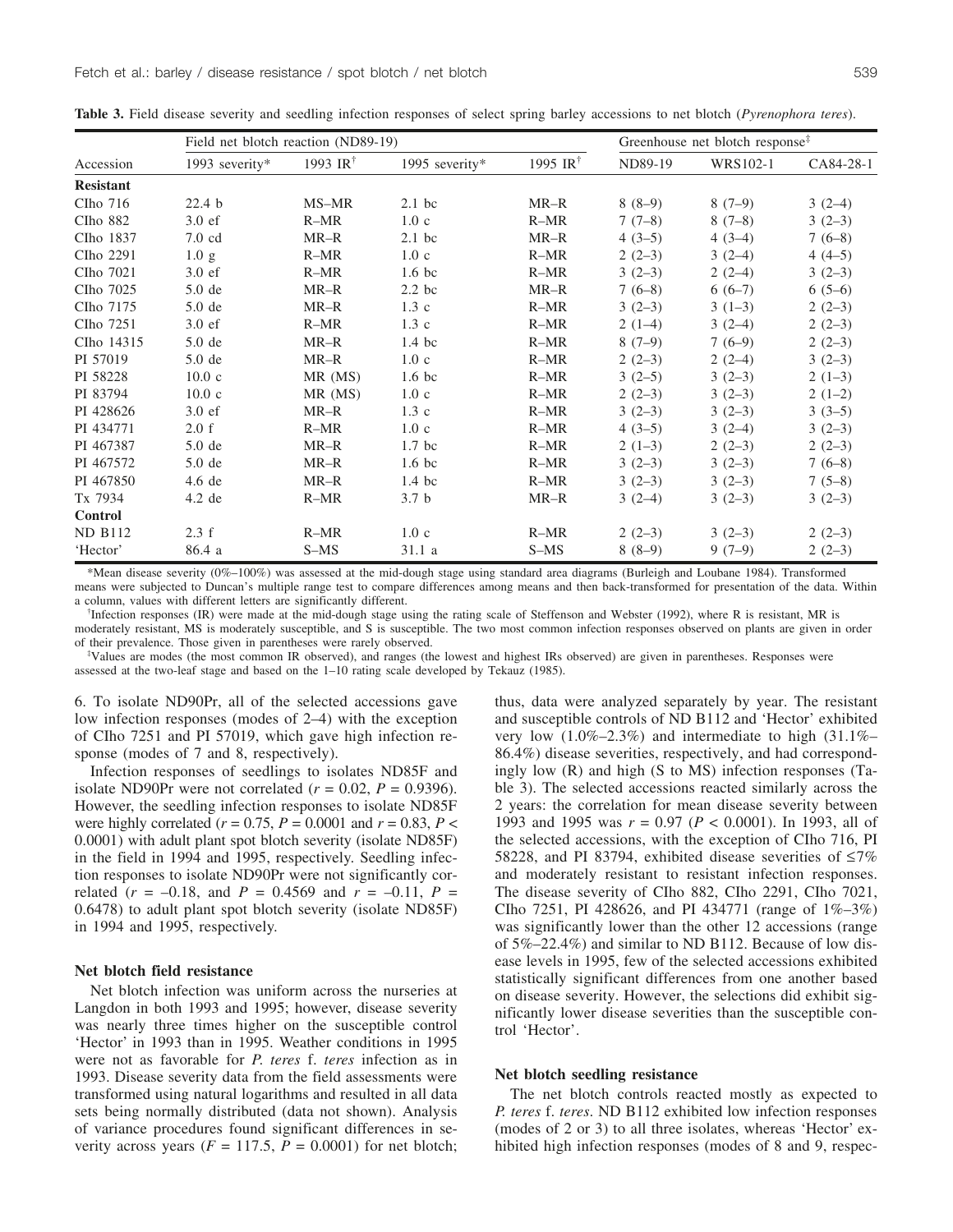tively) to isolates ND89-19 and WRS102-1 (Table 3). 'Hector' gave an unusually low infection response (mode of 2) to isolate CA84-28-1. The infection responses exhibited by the controls and selected accessions were similar among the three replicates (data not shown). Additionally, the selected accessions gave very similar infection responses to isolates ND89-19 and WRS102-1. Most accessions were resistant and exhibited low infection responses (modes of 2– 4), but a few (CIho 716, CIho 882, CIho 7025, and CIho 14315) were clearly susceptible, giving high infection responses (modes of 6–8). As was the case with the other two *P. teres* f. *teres* isolates, most of the selected accessions were resistant to isolate CA84-28-1, the exceptions being CIho 1837, CIho 7025, PI 467572, and PI 467850, which gave high infection responses (modes of 6 or 7).

Infection responses of seedlings to isolates ND89-19 and WRS102-1 were highly correlated (*r* = 0.95, *P* < 0.0001). With isolate CA84-28-1, seedling responses were not correlated with either ND89-19 (*r* = 0.07, *P* = 0.7664) or WRS102- 1 ( $r = 0.01$ ,  $P = 0.9534$ ). The seedling infection responses to isolate ND89-19 were correlated ( $r = 0.50$  and  $P = 0.0243$ ,  $r = 0.44$  and  $P = 0.0541$ ) with adult plant net blotch severity to the same isolate in the field in 1993 and 1995, respectively. A similar result also was found for seedling infection responses to WRS102-1 (*r* = 0.53, *P* = 0.0159 and *r* = 0.45,  $P = 0.0440$ ) and net blotch severity in the field (isolate ND89-19) in 1993 and 1995, respectively. In contrast, seedling infection responses to isolate CA84-28-1 were not significantly correlated ( $r = -0.06$ ,  $P = 0.7702$  and  $r = -0.04$ ,  $P = 0.8752$  to adult plant net blotch severity in 1993 and 1995, respectively.

# **Discussion**

The potential vulnerability of US Midwest barley germplasm to both spot blotch and net blotch was the primary impetus for this study. Resistance effective at the adult plant stage is of paramount importance in the US Midwest because the most severe disease pressure usually occurs after plants are in the boot stage of development. Extensive evaluations of >5000 barley accessions from the NSGC and 30 lines from the Texas barley breeding program initially identified over 160 accessions with dual resistance to spot blotch and net blotch at the adult plant stage. Eighteen accessions that did not have any modern US Midwest germplasm in their pedigrees (i.e., potentially different from the ND B112 resistance) and exhibited a true spring type growth habit were selected for further evaluation as potential new and diverse resistance sources for US Midwest spring barley breeding programs. All 18 accessions were confirmed to carry both spot blotch and net blotch field resistance in replicated trials conducted over two seasons, but their levels of resistance varied (Tables 2 and 3).

To assess whether the resistance of these 18 accessions might be effective across a wider spectrum of pathogen isolates, seedling tests also were conducted in the greenhouse. These tests revealed distinct differential host reactions to different pathogen isolates. For example, with spot blotch, CIho 7175 was susceptible to *C. sativus* isolate ND85F but resistant to isolate ND90Pr, whereas CIho 7251 and PI 57019 were resistant to isolate ND85F but susceptible to isolate ND90Pr (Table 2). These differences were confirmed by the nonsignificant correlation of seedling infection response data between the two isolates. In addition, although the seedling infection responses to isolate ND85F were highly correlated with adult plant disease severity in the field in both years (as would be expected if no exogenous inoculum was present), this was not the case for the seedling infection responses to isolate ND90Pr. These results suggest that different resistance genes may be involved in conferring resistance to the two isolates as was previously documented in genetic studies by Bilgic et al. (2006). Similar differential host reactions to different pathogen isolates also were observed with net blotch for CIho 716, CIho 882, CIho 1837, CIho 14315, PI 467572, and PI 467850 (Table 3). Moreover, CIho 7025 was susceptible to all three isolates of *P. teres* f. *teres* at the seedling stage, but it had good field resistance. This result was again confirmed from the nonsignificant correlation found between the seedling infection responses to isolate CA84-28-1 and those exhibited by isolates ND89- 19 and WRS102-1. A nonsignificant correlation also was found between the seedling infection responses to isolate CA84-28-1 and adult plant net blotch severity to isolate ND89-19. The seedling infection responses to isolates ND89-19 and WRS102-1 were highly correlated. This result is not surprising given that the virulence pattern of the two isolates is nearly identical (Wu et al. 2003).

The reaction of barley to spot blotch and net blotch at the seedling stage may not be indicative of the reaction at the adult plant stage because some resistance genes are known to function at specific ontogenetic stages (Steffenson et al. 1996). Although the seedling infection responses to isolates ND85F and ND89-19 were correlated with adult plant disease severity to the respective isolates in the field, the differential host reactions observed in some accessions to the studied pathogen isolates at the seedling stage suggest a potential vulnerability in field resistance. Given the susceptibility of some accessions to pathogen isolates at the seedling stage and the variable nature of *C. sativus* (Arabi and Jawhar 2003; Ghazvini and Tekauz 2007; Meldrum et al. 2004; Valjavec-Gratian and Steffenson 1997) and *P. teres* f. *teres* (e.g., Afanasenko and Levitin 1979; Arabi et al. 2003; Jonsson et al. 1997; Steffenson and Webster 1992; Tekauz and Mills 1974; Wu et al. 2003) for virulence on barley, the best strategy would be to utilize accessions with the broadest and most diverse resistance possible in breeding programs.

Of the 18 accessions evaluated in this study, 8 (CIho 2291, CIho 7021, PI 58228, PI 83794, PI 428626, PI 434771, PI 467387, and Tx 7934) exhibited the broadest resistance across different pathogen isolates as revealed in the seedling tests and may be the best sources of dual spot blotch and net blotch resistance for barley breeding programs. These accessions have diverse origins (Table 1) and may possibly carry different resistance alleles. CIho 2291, CIho 7021, and Tx 7934 are from the US, PI 58228 is from Russia, PI 83794 is from North Korea, PI 428626 is from the Czech Republic, PI 434771 is from Canada, and PI 467387 is from France. The genetics and chromosomal positions of spot blotch resistance loci in cultivars derived from ND B112 and Bowman have been well characterized (Bilgic et al. 2005, 2006; Steffenson et al. 1996). The same is true for net blotch resistance loci from ND B112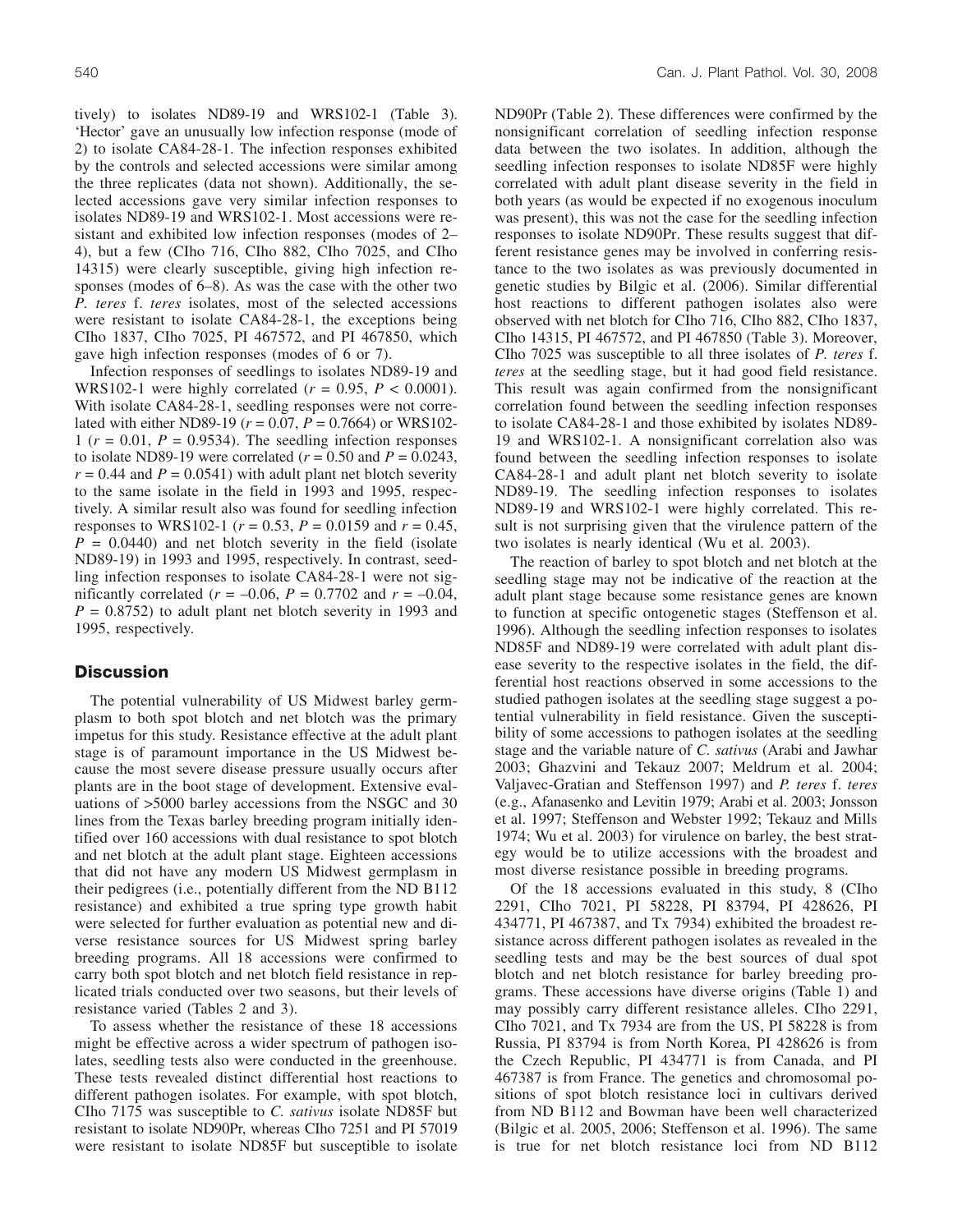(Steffenson et al. 1996) and various other sources of resistance (Graner et al. 1996; Grewal et al. 2008; Lehmensiek et al. 2007; Manninen et al. 2006; Raman et al. 2003; Richter et al. 1998). With the development of high throughput genotyping systems for barley (i.e., Diversity Arrays Technology (Wenzl et al. 2004) and single nucleotide polymorphism markers (Rostoks et al. 2006)), it may be possible to rapidly determine by haplotyping whether these accessions carry alleles for resistance that are different from each other and those previously described.

Accessions carrying both spot blotch and net blotch resistance effective at the adult plant stage are very rare in barley based on our extensive screening efforts (B. Steffenson and T. Fetch, unpublished data). The possible reasons for this are unknown. With dually resistant accessions, one can readily enhance the diversity for spot blotch and net blotch resistance in a single cross. However, if the simultaneous transfer of spot blotch and net blotch resistance proves difficult, the resistances may have to be incorporated singly through these or possibly other sources. Through the screening of barley germplasm from the NSGC, many accessions were identified that carried either resistance to spot blotch or net blotch (see USDA Germplasm Resources Information Network data; http://www.ars-grin.gov/npgs). Of the accessions evaluated prior to this study, 373 (5.8%) were resistant to spot blotch and 2342 (46.5%) were resistant to net blotch. Bonman et al. (2005) conducted an analysis of the "centers of concentration" for disease resistance in NSGC germplasm. Analysis of spot blotch resistance at the adult plant stage revealed a concentration in North America, comprised mostly of breeding lines, and likely deriving from line CI 7117-77. For net blotch resistance at the adult plant stage, the concentration was in East Asia, particularly South Korea and Japan. This information will be useful for the targeting of additional spot blotch and net blotch resistance sources. Regardless of whether one or multiple sources are used to incorporate dual spot blotch and net blotch resistance, an important future study will be to determine the number and chromosomal position of resistance loci in these accessions. Such research will determine the best breeding strategy to use and may lead to the identification of molecular markers linked to the resistance loci that can be employed in a marker assisted selection program. Increasing the diversity for resistance to spot blotch and net blotch in US Midwest barley will help ameliorate the threat of new pathogen virulence types and their potential to cause epidemics.

# **Acknowledgements**

Most of this research was conducted by the first and second authors when they were at North Dakota State University. This research was supported in part by the American Malting Barley Association and the Lieberman-Okinow Endowment at the University of Minnesota.

# **References**

**Afanasenko, O.S., and Levitin, M.M.** 1979. The population structure of the pathogen of net blotch of barley as regards its virulence. I. Identification of races. Mikol. Fitopatol. 13: 230–234.

- **Arabi, M.I.E., and Jawhar, M.** 2003. Pathotypes of *Cochliobolus sativus* (spot blotch) on barley in Syria. J. Plant Pathol. 85: 193–196.
- **Arabi, M.I.E., Al-Safadi, B., and Charbaji, T.** 2003. Pathogenic variation among isolates of *Pyrenophora teres*, the causal agent of barley net blotch. J. Phytopathol. 151: 376–382.
- **Bilgic, H., Steffenson, B.J., and Hayes, P.M.** 2005. Comprehensive genetic analyses reveal differential expression of spot blotch resistance in four populations of barley. Theor. Appl. Genet. 111: 1238–1250.
- **Bilgic, H., Steffenson, B.J., and Hayes, P.M.** 2006. Molecular mapping of loci conferring resistance to different pathotypes of the spot blotch pathogen in barley. Phytopathology, 96: 699– 708.
- **Bonman, J., Bockelman, H., Jackson, L.F., and Steffenson, B.J.** 2005. Disease and insect resistance in cultivated barley accessions from the USDA National Small Grains Collection. Crop Sci. 45: 1271–1280.
- **Burleigh, J.R., and Loubane, M.** 1984. Plot size effects on disease progress and yield of wheat infected by *Mycosphaerella graminicola* and barley infected by *Pyrenophora teres*. Phytopathology, 74: 545–549.
- **Clark, R.V.** 1979. Yield losses in barley cultivars caused by spot blotch. Can. J. Plant Pathol. 1: 113–117.
- **Fetch, T.G., and Steffenson, B.J.** 1994. Identification of *Cochliobolus sativus* isolates expressing differential virulence on two-row barley genotypes from North Dakota. Can. J. Plant Pathol. 16: 202–206.
- Fetch, T.G., and Steffenson, B.J. 1999. Rating scales for assessing infection responses of barley infected with *Cochliobolus sativus*. Plant Dis. 83: 213–217.
- **Ghazvini, H., and Tekauz, A.** 2007. Virulence diversity in the population of *Bipolaris sorokiniana*. Plant Dis. 91: 814–821.
- **Graner, A., Foroughi-Wehr, B., and Tekauz, A.** 1996. RFLP mapping of a gene in barley conferring resistance to net blotch (*Pyrenophora teres*). Euphytica, 91: 229–234.
- **Grewal, T.S., Rossnagel, B.G., Pozniak, C.J., and Scoles, G.J.** 2008. Mapping quantitative trait loci associated with barley net blotch resistance. Theor. Appl. Genet. 116: 529–539.
- **James, W.C.** 1971. A manual of disease assessment keys for plant diseases. Can. Dep. Agric. Publ. 1458.
- **Jonsson, R., Bryngelsson, T., and Gustafsson, M.** 1997. Virulence studies of Swedish net blotch isolates (*Drechslera teres*) and identification of resistant barley lines. Euphytica, 94: 209– 218.
- **Lehmensiek, A., Platz, G., Mace, E., Poulsen, D., and Sutherland, M.W.** 2007. Mapping of adult plant resistance to net form of net blotch in three Australian barley populations. Aust. J. Agric. Res. 58: 1191–1197.
- **Manninen, O., Jalli, M., Kalendar, R., Schulman, A., Afanasenko, O., and Robinson, J.** 2006. Mapping of major spot-type and nettype net-blotch resistance genes in the Ethiopian barley line CI 9819. Genome, 49: 1564–1571.
- **Mathre, D.E.** 1997. Compendium of barley diseases. American Phytopathological Society, St. Paul, Minn.
- **Meldrum, S., Platz, G.J., and Ogle, H.J.** 2004. Pathotypes of *Cochliobolus sativus* on barley in Australia. Australas. Plant Pathol. 33: 109–114.
- **Nutter, F., Pederson, V.D., and Foster, A.E.** 1985. Effect of inoculations with *Cochliobolus sativus* at specific growth stages on grain yield and quality of malting barley. Crop Sci. 25: 933– 938.
- **Raman, H., Platz, G., Chalmers, K., Raman, R., Read, B., Barr, A.R., and Moody, D.B.** 2003. Mapping of genomic re-